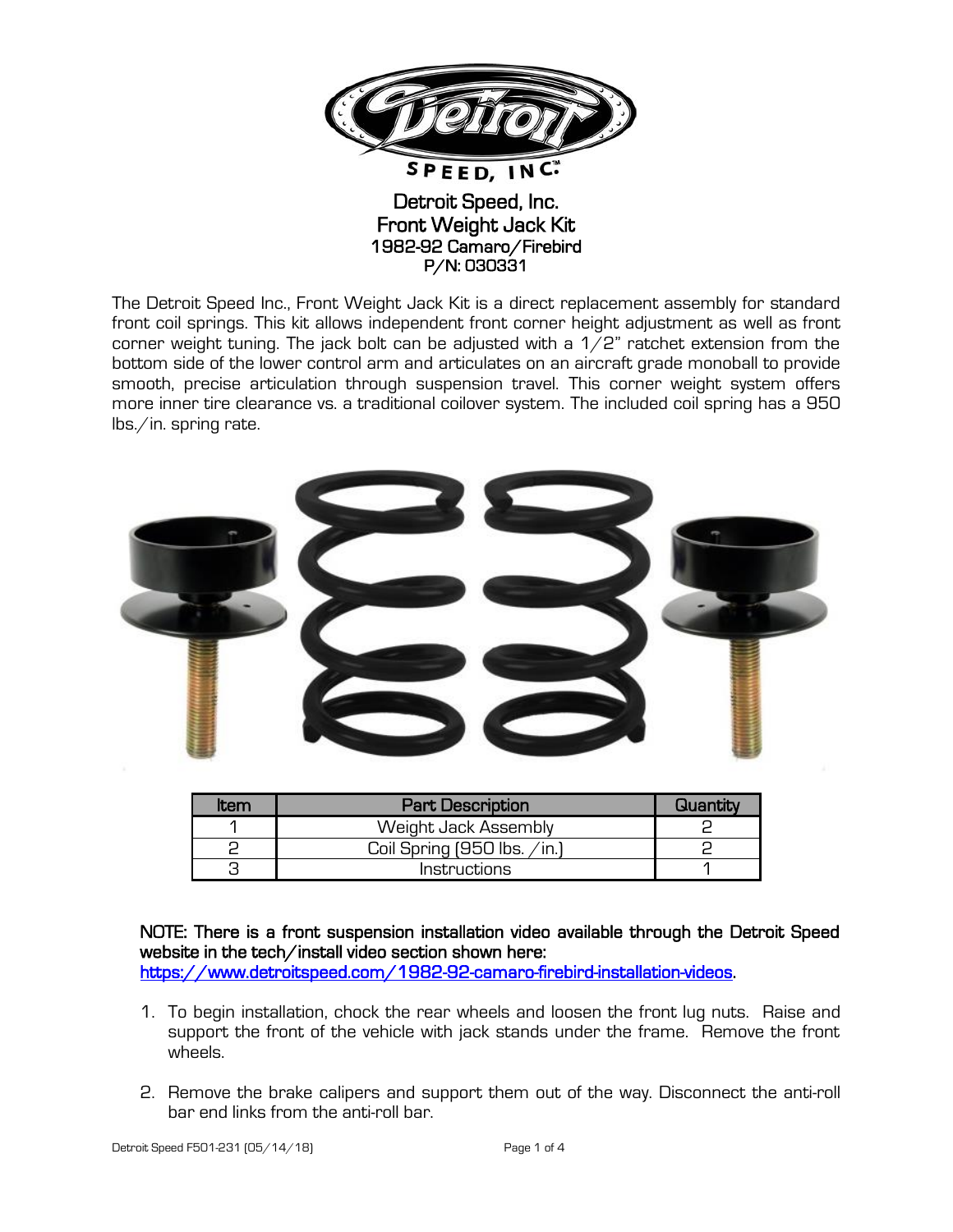- 3. Mark the position of the 2 nuts holding the spindle to the strut mount by making a line from the nut to the spindle. We will use this line when tightening these 2 bolts during re-assembly.
- 4. Support the lower control arm with a floor jack. CAUTION: The coil springs are under tension. The proper spring compressor must be used. Remove the 2 strut bolts so the lower control arm and spindle will drop down. It is not necessary to separate the lower ball joint from the spindle. Remove the factory coil springs.
- 5. During the assembly process at Detroit Speed, the jack bolt has extreme pressure grease applied to the threads. If for any reason you had to remove the grease or reapply it during maintenance, we do recommend using extreme pressure grease on the jack bolt. You can do this by threading the upper frame cup out of the spring perch and cleaning any debris off the jack bolt. Once you have applied the extreme pressure grease, thread the frame cup back down to the spring perch to help with installation.



Figure 1 – Weight Jack Assembly

6. Before installing the weight jack assembly (Figure 1) into the vehicle, note that the 5/16" location pin must line up with the location slot in the factory upper spring pocket (Figure 2).



**Stock** Spring Pocket

Detroit Speed F501-231 [05/14/18] Page 2 of 4

Figure 2 – 5/16" Pin Location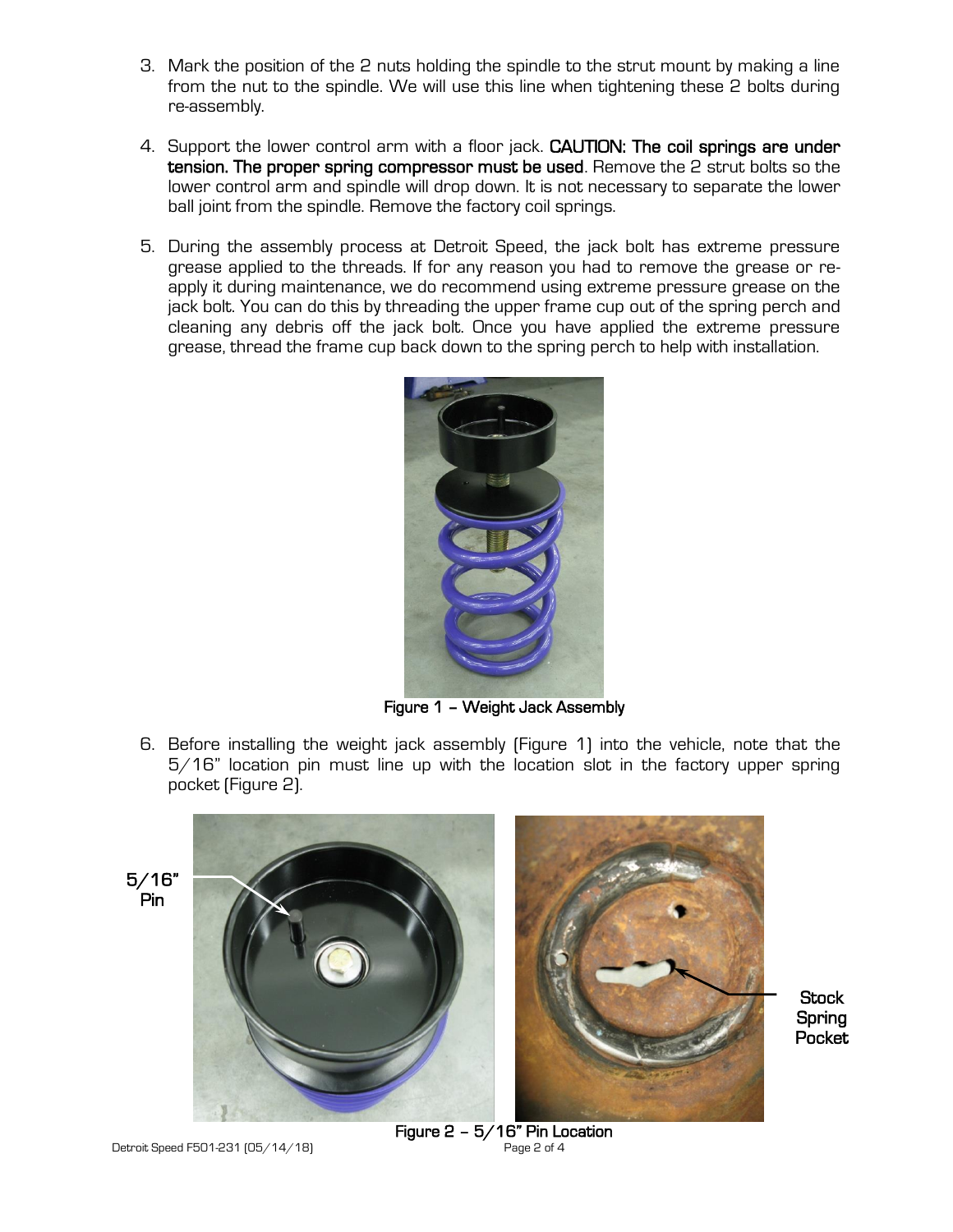7. Thread the upper frame cup down all the way to the spring perch and install the front weight jack assembly (Figure 3). Locate the 5/16" pin into the factory upper spring pocket.



Figure 3 – Install Weight Jack Assembly

- 8. Using a floor jack, raise the lower control arm to hold the weight jack assembly in place. Rotate the spring if needed to properly position the spring in the lower control arm spring pocket. Install the 2 strut bolts into the strut mount and spindle.
- 9. Torque the 2 strut bolts to 150 ft.-lbs. and then tighten the nut until the line on the nut goes back to the line on the spindle so it is back in the same location as the initial torque setting.



Figure 4 – Weight Jack Assembly Installed